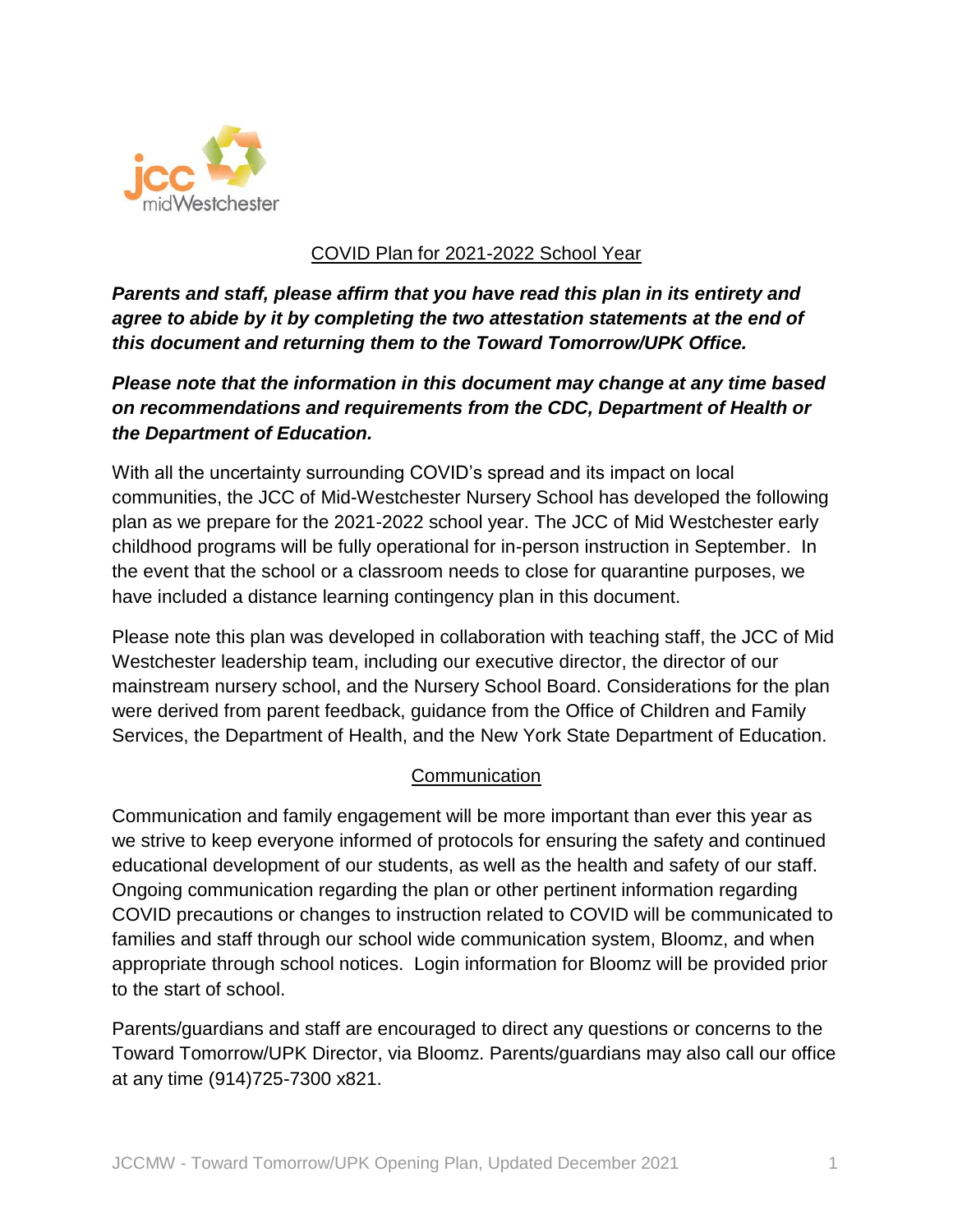# Health and Safety Protocols

The health and safety of the children and adults in our school is paramount. Health and safety considerations always come first in every decision made and every action taken by our school.

## *COVID Vaccination and Testing*

Staff are required to be vaccinated. However, certain medical exemptions are accepted by our agency with the support of a medical doctor's note of approval. Unvaccinated staff are required to undergo weekly testing for COVID and must submit negative results. Staff must inform us of their vaccination status and show proof of their vaccination card. Boosters are strongly encouraged. We will assist any staff member who needs help obtaining a vaccination or testing appointment.

## *Visitors*

Unfortunately, parents/guardians will not be permitted to enter the school until further notice. Visitors, including school district representatives, will be kept to an absolute minimum. Parents/guardians picking up or dropping their child off at any time other than the designated drop off or pick up times will be asked to call the office to inform us that they are there to pick up their child. Parents/guardians will then wait outside the main entrance and their child will be brought to them.

## *Health Checks/Screenings*

Prior to entering the JCC of Mid Westchester building, all staff and visitors are required to have their temperature taken. All parents are required to complete a one-time attestation confirming that they will not send their child to school if any of the following questions warrants a response of "yes."

- *1. Have you knowingly been in close contact in the past 10 days with anyone who has tested positive through a diagnostic test for COVID 19 or who has or had symptoms of COVID 19?*
- *2. Have you tested positive through a diagnostic test for COVID 19 in the past 10 days?*
- *3. Have you experienced any symptoms of COVID 19 including a temperature of greater than 100.4 in the past 10 days?*
- *4. Have you traveled within the past 10 days and not complied with the requirements of the New York State Travel Advisory?*

If any of the above circumstances is present, students will not be granted admittance to the building and must be excluded from school/the building for 10 days and produce a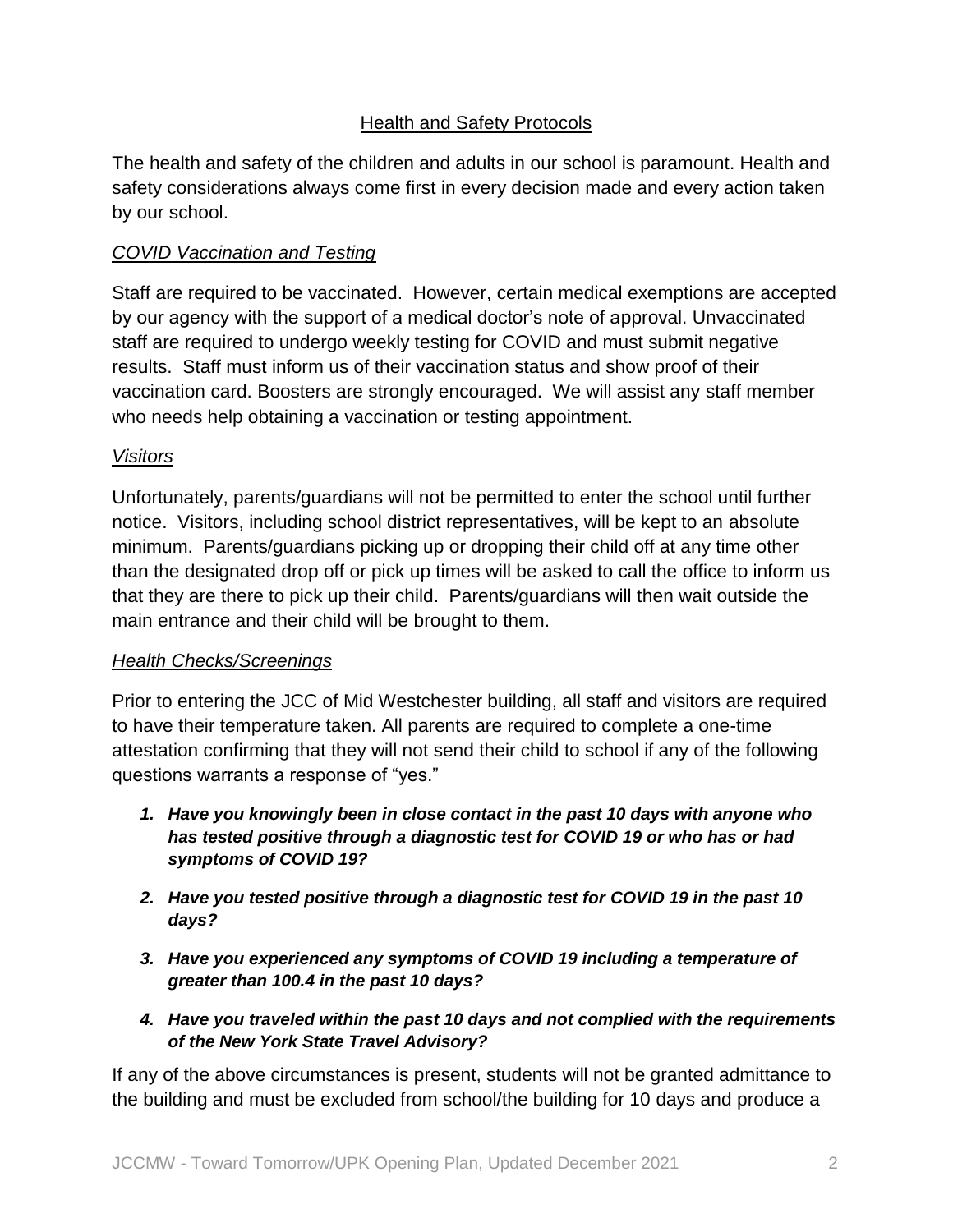negative COVID test result. Anyone with a fever may not return to school for 24 hours without the use of medication regardless of a negative COVID test result.

When a child arrives at school, the child's temperature will be taken and a visual health screening will be completed by the child's teacher or another staff member. All parties, including the teacher, parent/guardian, and when applicable bus staff will wear a mask during the process.

If a child is transported by bus and must be excluded from entering the building, his or her parents will be called to pick him or her up immediately. The child may not return home on the bus.

If the parent/guardian sends their child to school despite the presence of COVID symptoms, the child will not be admitted to school and the parent/guardian will be called to pick up their child immediately. The child will be accompanied by school personnel while they wait in a quarantine room.

If a child is sent to school presenting with signs of illness or develops symptoms while at school it is within the right of the school to send the child home for the day. Our school nurse will consult with the parent regarding follow up steps that must be taken before the child can return to school. This may include, but is not limited to clearance from a doctor and a negative COVID test result.

The New York State Travel Advisory is no longer in effect. However it is highly recommended that children and individuals who are not vaccinated and have traveled outside of the tristate area tested day 4 of their return home and quarantine for 7 days afterward or quarantine for 10 days in lieu of testing.

## *Management of Ill Persons -*

In the event that a child or a staff member becomes ill while at school, it is within the right of the school to send the person home for the day. Staff members are required to tell a supervisor if they develop symptoms during the school day or if their answers to the daily questionnaire change while at work.

Any student who becomes ill with COVID symptoms while at school will be sent to a quarantine area, where he/she will be monitored by the school nurse. In the event that a second child needs medical attention for any other reason, such as a minor cut, other school personnel will act within their scope of practice, such as administering basic first aid, so the nurse may be able to continue to attend to the ill child.

It is expected that parents/guardians will pick up an ill child post haste and without delay. The school nurse will escort the child out of the building when his/her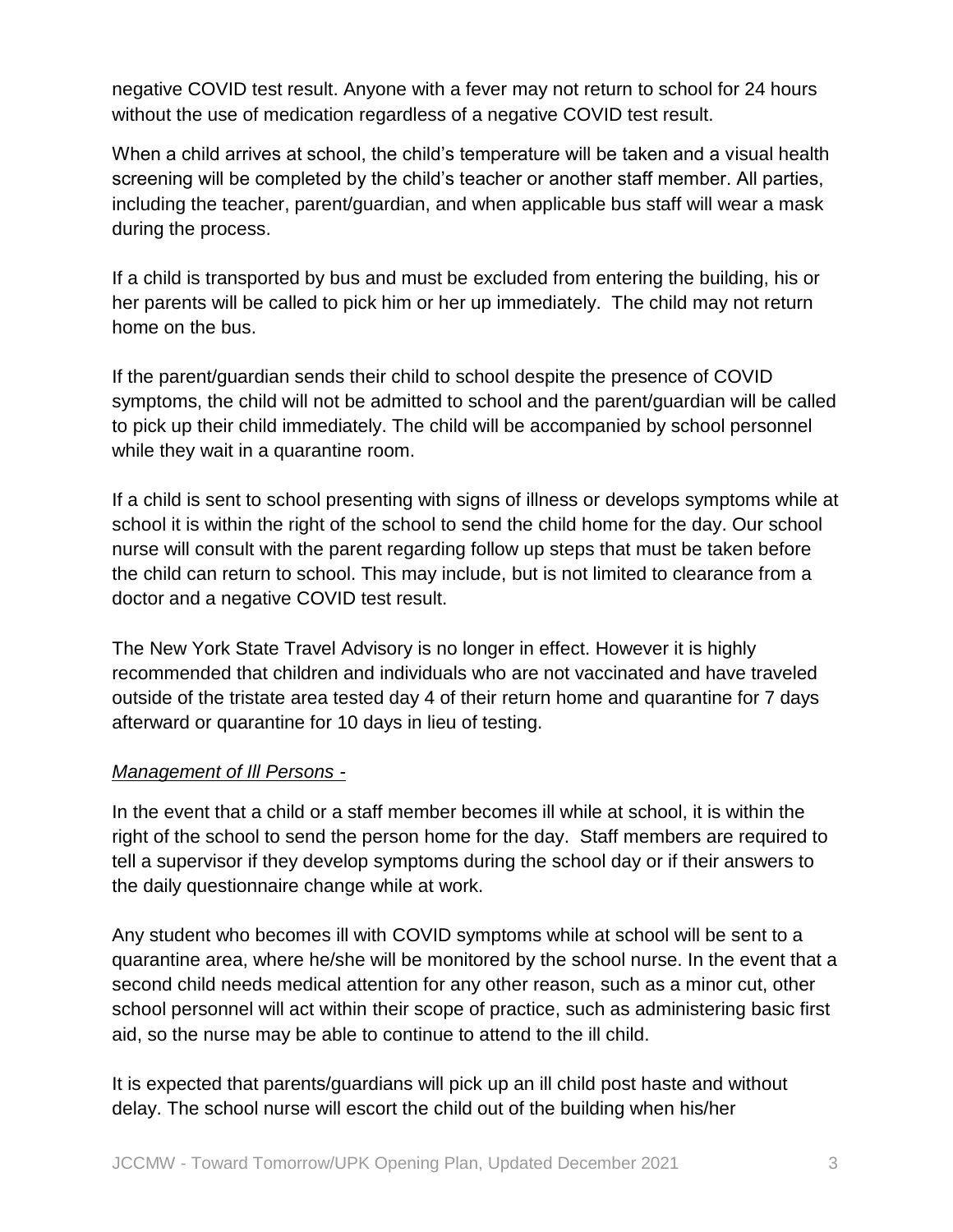parent/guardian or emergency contact person as noted on their emergency card, arrives to pick him or her up and inform the adult that they must follow up with the child's doctor. The quarantine area will be disinfected after use.

If a child or staff member is diagnosed with COVID, the child's parents/guardians must inform the Toward Tomorrow/UPK Director or the school nurse immediately. The Toward Tomorrow Director will notify the Westchester County and New York State Department of Health of the diagnosis and follow their directives regarding any necessary protocols including participation in the New York State Contact Tracing Program. HIPPA and FERPA regulations will be maintained.

Any person diagnosed with COVID by a healthcare provider may not return to school until the following criteria have been met:

● It has been at least 10 days since the individual first had symptoms OR was first tested if the individual is asymptomatic

AND

• The child is symptom free and fever free for three days.

Toward Tomorrow maintains a schedule of all staff and the students with whom they interact. If we become aware that any student or staff member has come in contact with an individual who has tested positive for COVID, that student's parent/guardian or the staff member will be notified and given follow up instructions for possible quarantine and/or testing procedures at the direction of the Department of Health.

In the event that a large number of students or staff members were exposed to that individual, we will return to remote learning on a temporary basis using the guidelines described below in our Distance Learning Contingency Plan. This decision will be made based on guidance from the Department of Health, as well as our ability to maintain proper teacher:student ratios in our classrooms.

#### *Social Distancing -*

Staff and students will maintain a distance of at least 3 feet apart unless safety or the core function of the activity requires a shorter distance. Children will be seated as far apart as possible during mealtimes and tables will be a minimum of 6 feet apart. Signage on walls will serve as a reminder, as well as markings on the floor of classrooms and hallways to indicate a safe distance between people. Arrows indicating flow of traffic in the hallway will be added to floors.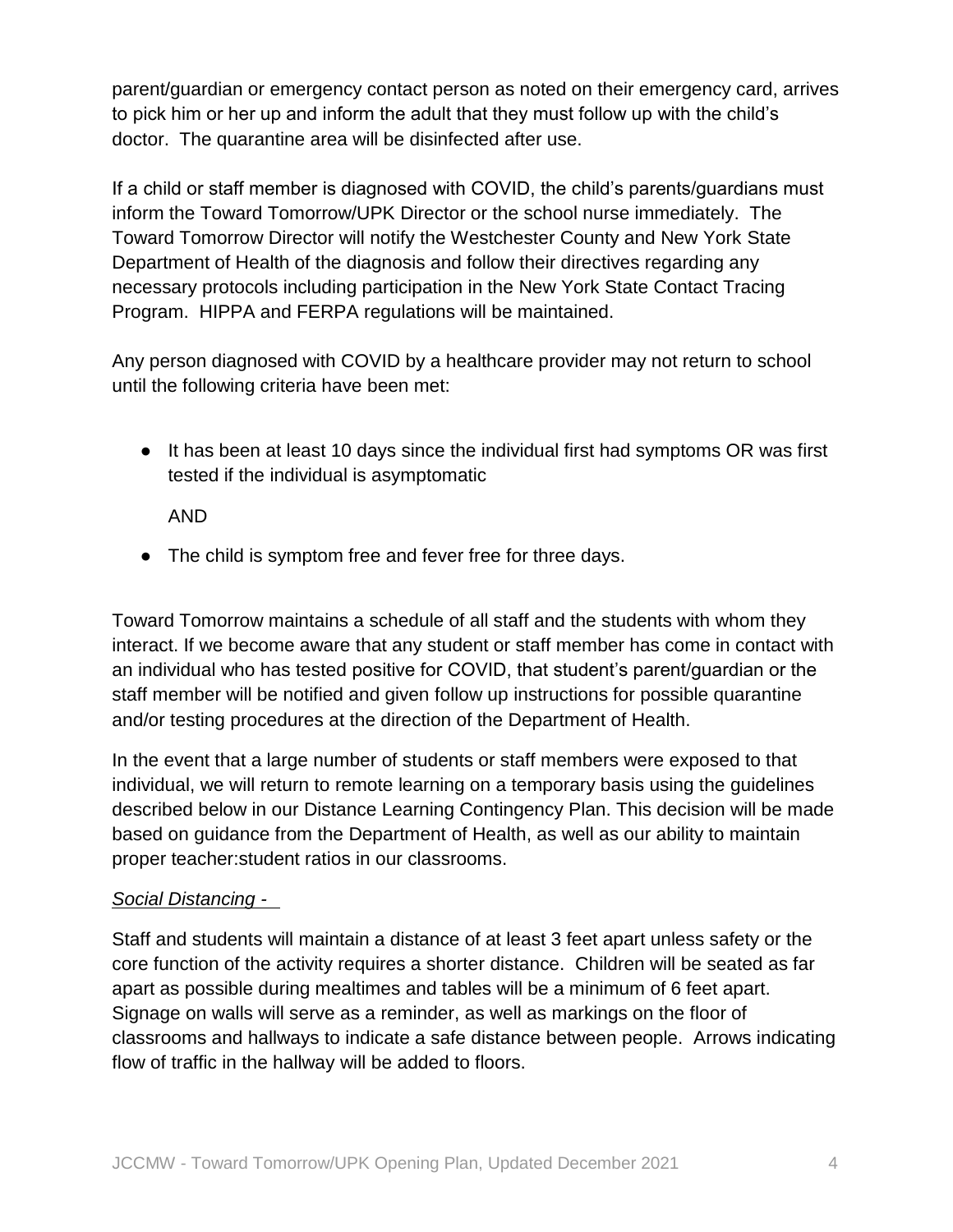Each group of students from one classroom will be identified as a cohort. Cohorts will be isolated from each other during the school day. Common space, such as school playgrounds, will only be used by one cohort at a time. During arrival and dismissal, each cohort will stand in the bus area allowing for 6 feet between each group. Masks will be required during arrival and dismissal, unless a child cannot tolerate the use of a mask, in which case it will be strongly encouraged.

Staff will avoid traveling between classrooms during the school day. Therapists will meet students and their teacher at the door of their classroom as they pick up and drop off children for therapy. A sign out sheet will be kept outside of the classroom door rather than in the classroom. Group therapy sessions will only occur with children who are from the same cohort. Specialists who provide enrichment activities will work with students outside rather than in the classroom whenever possible and weather permitting.

Every effort will be made to assure that office spaces are large enough to allow for social distancing and staff desks are positioned so they are not facing each other. Office staff whose responsibilities can be carried out remotely, will be given the opportunity to work remotely whenever possible.

### *Healthy Hygiene Practices -*

The best way to avoid illness is to avoid being exposed to the virus. The following preventive measures will be taken to maintain healthy hygiene. Each classroom and therapy area will follow the same protocols for consistency.

- Children will be taught procedures for proper hand washing. Visuals will be posted near all sinks and children will be encouraged to wash for 20 seconds as they sing the ABCs Song. Children will wash hands when arriving for the school day, when hands are soiled, after coughing, sneezing, or nose blowing, and in between classroom activities, especially those that involve eating. Therapists will accompany students to the bathroom to wash their hands before and after every therapy session or use hand sanitizer if appropriate.
- Alcohol-based hand sanitizers (60% alcohol or greater) will be available throughout common areas for use when soap and water are not available, and hands are not visibly dirty.
- Children will be taught how to properly wear a mask and required to do so indoors, unless a medical exemption is given in writing by a doctor. Children who cannot tolerate a mask due to their disability will be encouraged to wear a mask, but not forced to do so.
- Each child will be given their own classroom materials, such as crayons, a scissor, and a Ziploc bag of playdough to be kept in a pencil box labeled with the child's name to avoid sharing of materials. This box will travel with the child when they go to therapy if necessary for their session activities.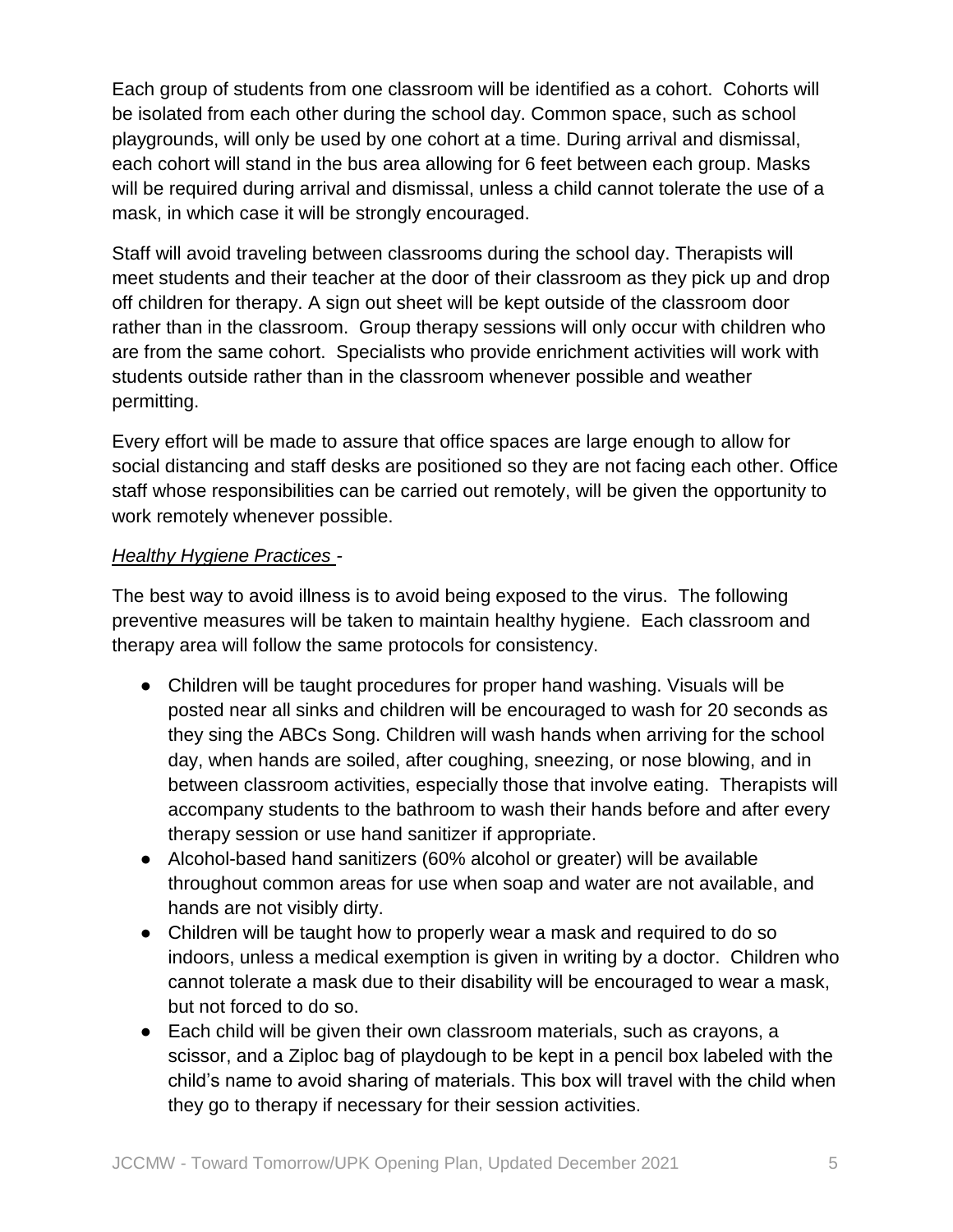- Children will be taught to cover their face with their elbow or a tissue when coughing or sneezing. Children will be taught to dispose of tissues appropriately.
- Children will keep an extra set of clothing on hand. Children and staff are expected to come to school in clothing that is freshly laundered. Staff are welcome to wear a smock over their clothing.
- Children should not bring personal belongings from home with the exception of two extra sets of weather appropriate clothing, a lunch, a snack, a bottle of water, diapers and wipes as needed and a blanket for rest time. Extra clothing, diapers and wipes should be sent in on the first day of school and will be kept in a sealed bin, provided by the school, in each child's cubby. Blankets should be sent in on Monday and will be returned on Friday for laundering. Lunchboxes, snacks, and water bottles should be sent in daily and will be kept in each child's backpack when they are not in use. Please do not send toys, pillows, lovies, stuffed animals and other personal items to school.

### *Personal Protective Equipment (PPE), Cloth Face Coverings, and Sharing of Materials -*

Masks will be worn indoors by all adults at all times, regardless of vaccination status. Children will be required to wear masks in their classrooms, but if it cannot be tolerated due to the child's disability or if a doctor sends a medical exemption notice the child will not be forced to wear a mask. The JCC of Mid Westchester will purchase enough face coverings to provide 2 masks per staff per day. Speech therapists will have face shields provided if appropriate. Staff members may provide their own masks if they prefer as long as they are properly disposed of or laundered daily. Face coverings must be cleaned or replaced after use or when damaged or soiled, may not be shared, and should be properly stored or discarded by the staff wearing it. Signs will be posted to remind staff to discard masks properly.

 Extra masks will also be on hand for children and essential visitors to the premises. However, parents/guardians should supply a mask for their child daily.

Sharing of objects will be discouraged amongst children, with the exception of toys that are traditionally played with in a collaborative manner, such as blocks, and objects that are easy to clean. Children will wash their hands after using shared materials. Each child will receive his or her own pencil box with classroom materials that will not be shared, including crayons, playdough, scissors, glue, etc. Each child will have his or her own chair with his or her name on it that will be used for all learning activities, including circle time and mealtime.

#### *Cleaning and Disinfection -*

A daily cleaning checklist will be posted in each classroom for use by our housekeeping staff. Teachers will complete the checklist for cleaning toys, table tops and countertops using a diluted bleach solution or approved over the counter product daily. The JCC of Mid Westchester housekeeping staff will clean door handles, light switches, floors,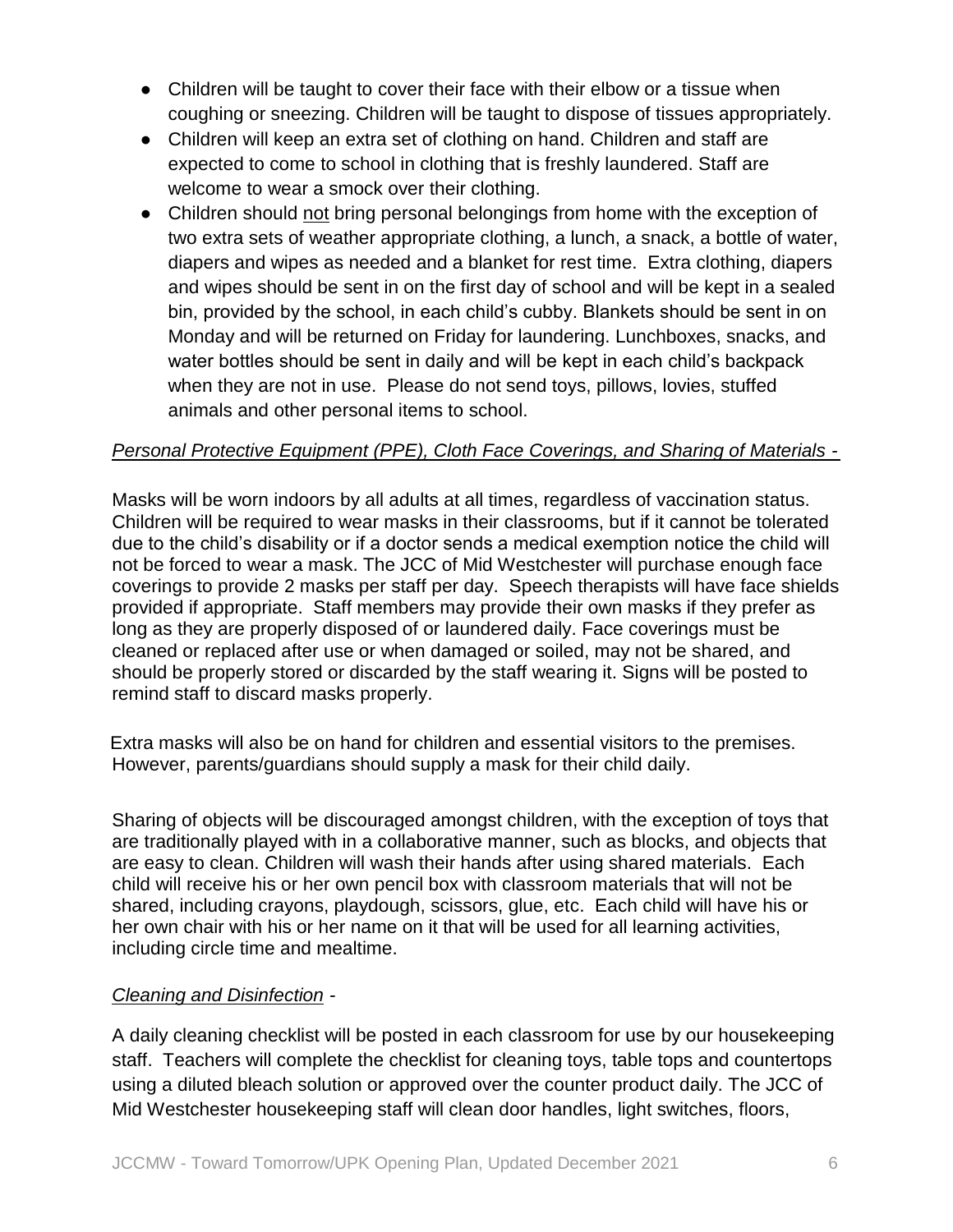sinks/faucets, chairs/other furnishings, and hand sanitizer/soap dispensers using approved disinfectants. Foggers will also be used in all classrooms and therapy areas at the end of every day by our trained housekeeping staff.

Bathrooms and common areas will be cleaned by the JCC of Mid Westchester housekeeping staff throughout the day and as necessary. Housekeeping staff will complete a Department of Health cleaning log for these areas.

Offices will be cleaned daily by our housekeeping staff. Hand Sanitizer will be available in the office area. The therapy areas will be cleaned by the housekeeping staff at the end of every day, taking special care on high touch surfaces such as doorknobs, light switches, floors, and table tops. Fogger machines will also be utilized in the therapy areas at the end of every day.

### *Air Quality and Ventilation -*

Our ventilation system has been upgraded to include MERV 13 filters throughout the building. We also make use of natural ventilation by keeping windows and doors open whenever possible. Each of our classrooms, offices, and common areas has a portable HEPA air purifier that is specific to the square footage of the room.

## *Facility Based Related Service and Evaluations -*

In addition to running a school, The JCC of Mid Westchester also operates a facility based program for related services, such as speech, OT, and PT. Children from the community, who do not attend either of our nursery school programs, come to the JCC of Mid Westchester specifically to receive therapy. Similarly, we are an evaluation site for preschoolers who are being evaluated for special education services. All children who enter the JCC of Mid Westchester for services or an evaluation will be held to the same requirements listed above. They will participate in the screening process, be expected to maintain social distancing whenever possible and don a mask to the maximum extent possible. Parents/guardians of children coming to the JCC for therapy will be expected to wait for their child outside of the building. Parents/guardians of children undergoing an evaluation will be permitted to enter the building only when absolutely necessary, but will be expected to adhere to all regulations as described above.

## Social Emotional Health and Support

The social emotional health of our students and staff is equally important to their physical health. Our social worker will be made available to parents/guardians, students and staff members who require emotional support whenever necessary.

Children who are upset, scared or anxious will be comforted and/or held by staff. Staff may wear a smock or a scrub top and gloves if appropriate while holding children. If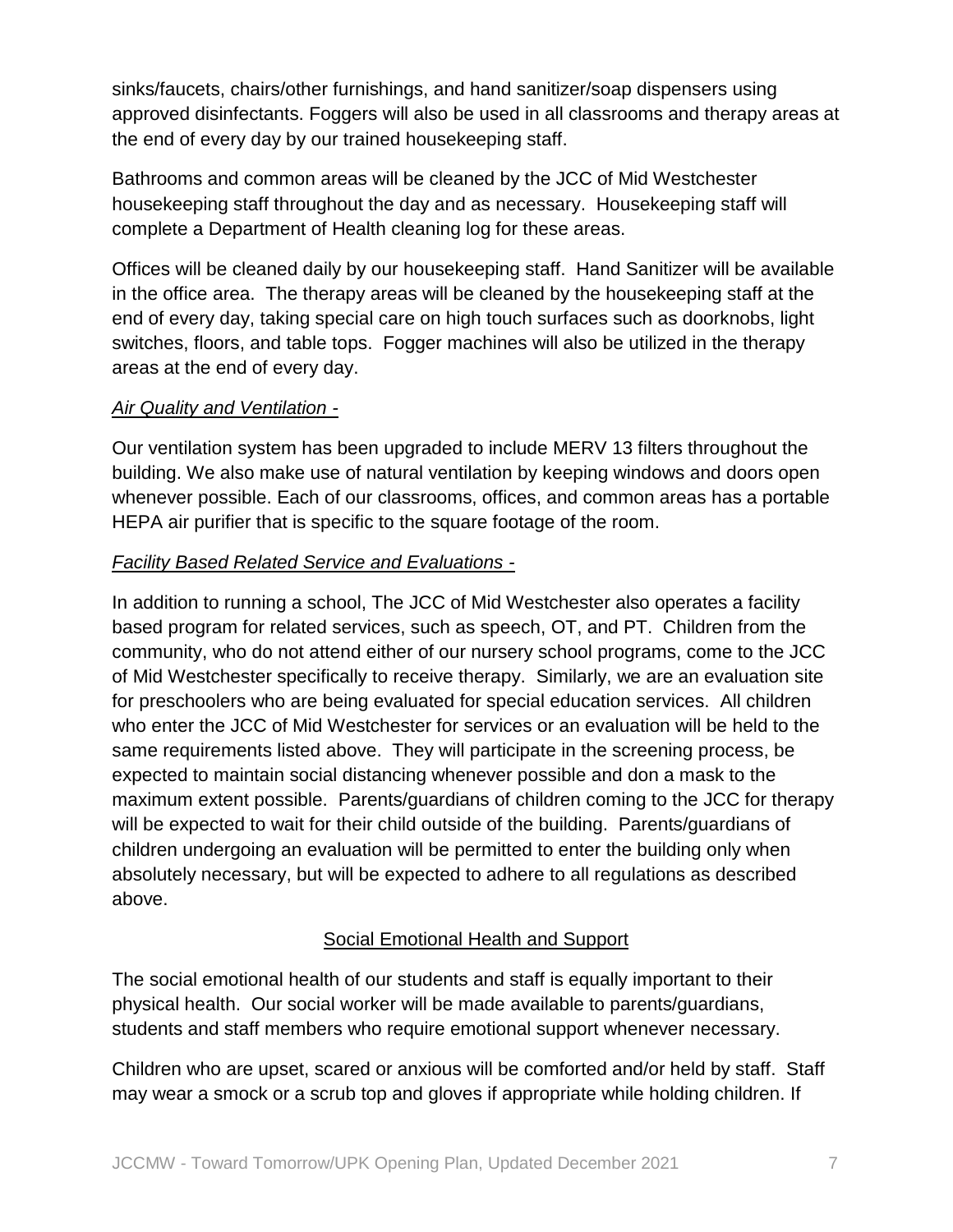necessary the smock or scrub top will then be removed and placed in a sealed bag to be taken home and laundered. Gloves will be discarded. If the child's clothing has been soiled with any bodily fluids they will be removed and stored in a plastic bag until they can be sent home. Staff will wash hands afterward.

### Substitute Plan

The Toward Tomorrow department employs a full time floater and two part time teachers who are available for substituting. These staff members will substitute for any classroom staff when absent. Whenever possible these staff members will be assigned to one classroom a day and will not switch between rooms unless absolutely necessary.

## Emergency Drills

Fire drills and lock down drills will still be conducted as per NYSED regulations. Classes will remain socially distant during drills.

# Large Gatherings

Large gatherings with parents will be avoided. Parent meetings will be held virtually whenever possible. Staff meetings will be conducted via zoom, outdoors, or while social distancing and masks will be utilized.

# Distance Learning Contingency Plan

We recognize that some children may not be able to attend school for extended periods of time if they are in a quarantine situation or the school itself needs to close for quarantine purposes. To that end we have created a distance learning contingency plan.

The teacher will conduct daily, live morning meetings and post two learning activities a day that are reflective of the content taught in the classroom. Children will be expected to participate in the morning meeting and complete the two learning activities, showing proof of completion. Teachers may also provide one on one learning sessions throughout the quarantine period.

Therapists will complete the child's speech, OT, PT, or counseling session via Zoom. They may also provide parents with asynchronous learning activities to do with their child. Therapists will deliver the child's full therapy mandate from his or her IEP to the greatest extent possible and the best of their ability. If sessions are missed, the therapist will make every effort to make up these sessions. In the event that a child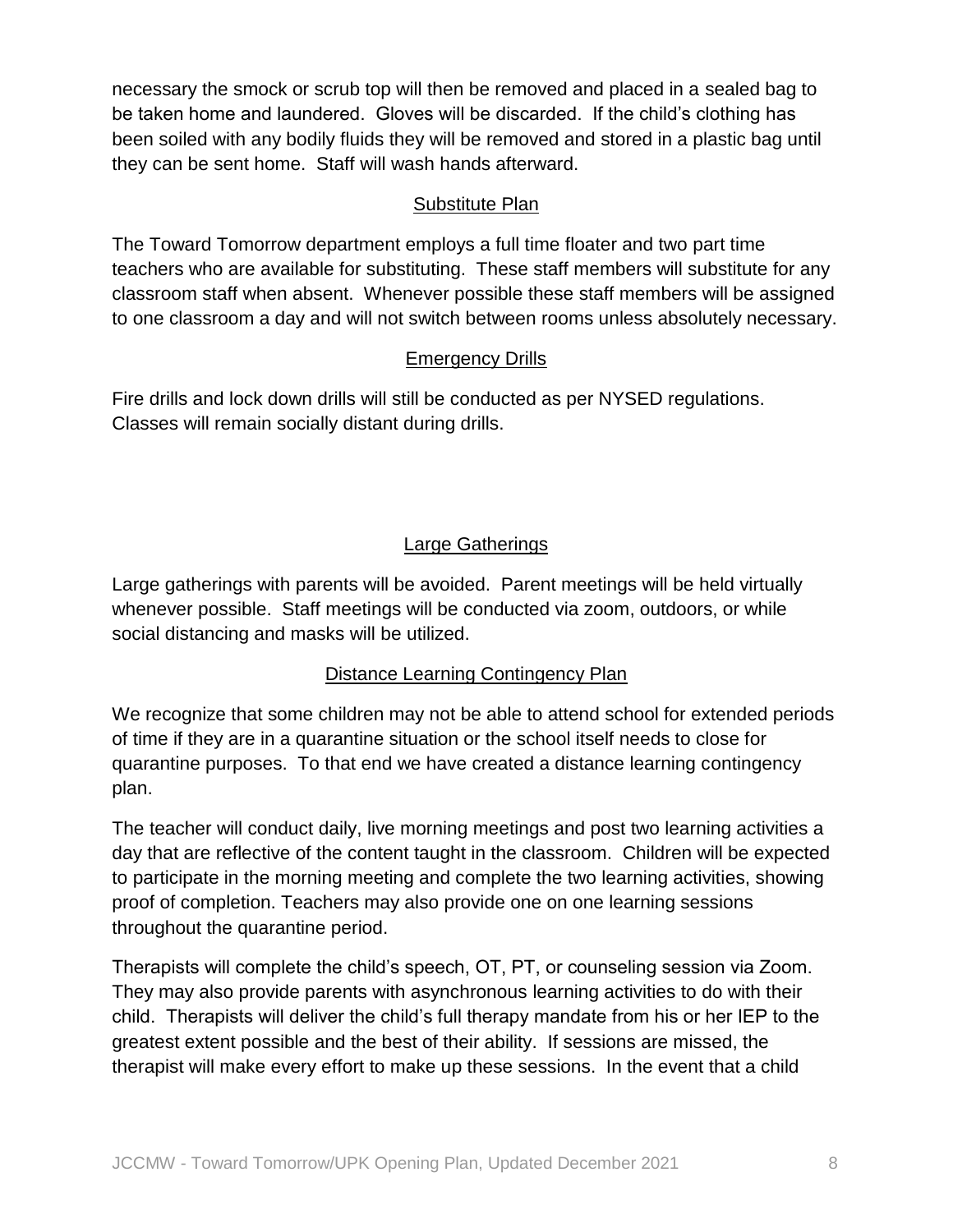does not have access to a device for distance learning, the Toward Tomorrow program will lend the family an IPad for the period of time the child is home.

*Please sign both attestations at the end of this document to indicate that you have read and will abide by the regulations set forth in this plan. If you have any questions please contact Amy Sullivan, coordinator of this plan at (914)725-7300 x821 [Sullivana@JCCMW.org.](mailto:Sullivana@JCCMW.org)*

JCCMW - Toward Tomorrow/UPK Opening Plan, Updated December 2021 9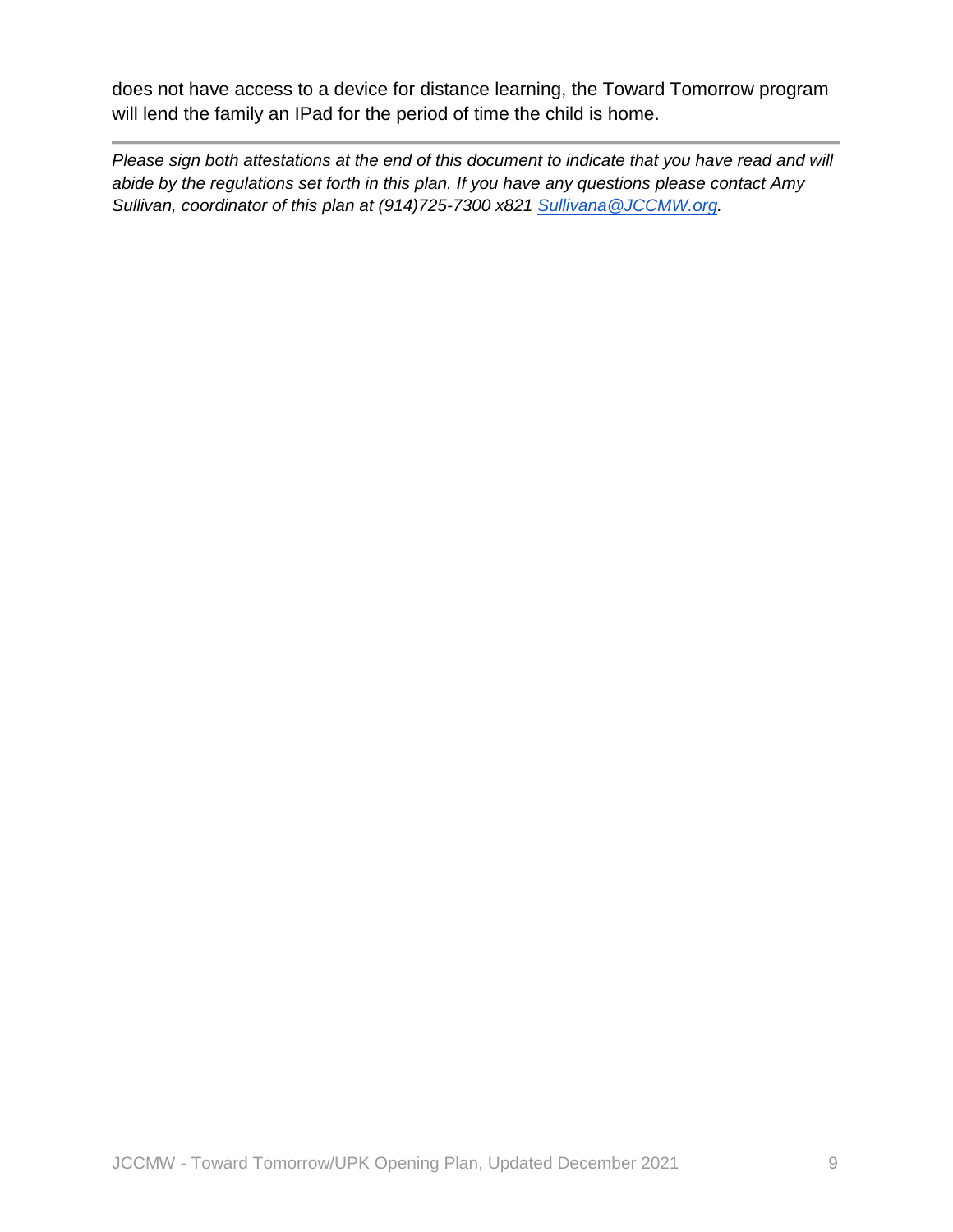

## Opening Plan Staff/Parent/Guardian Attestation

By signing below I am attesting to the fact that I have read the Toward Tomorrow/UPK Opening Plan and agree to abide by it in its entirety.

| Name:                                                                        |              |        |          |       |  |
|------------------------------------------------------------------------------|--------------|--------|----------|-------|--|
| Role(Please Circle One):                                                     | <b>Staff</b> | Parent | Guardian | Other |  |
| If parent, please indicate the first and last name of your child(ren) below: |              |        |          |       |  |
| Signature:                                                                   |              |        |          | Date: |  |

*OCFS-6040 (Rev. 06/2021)*